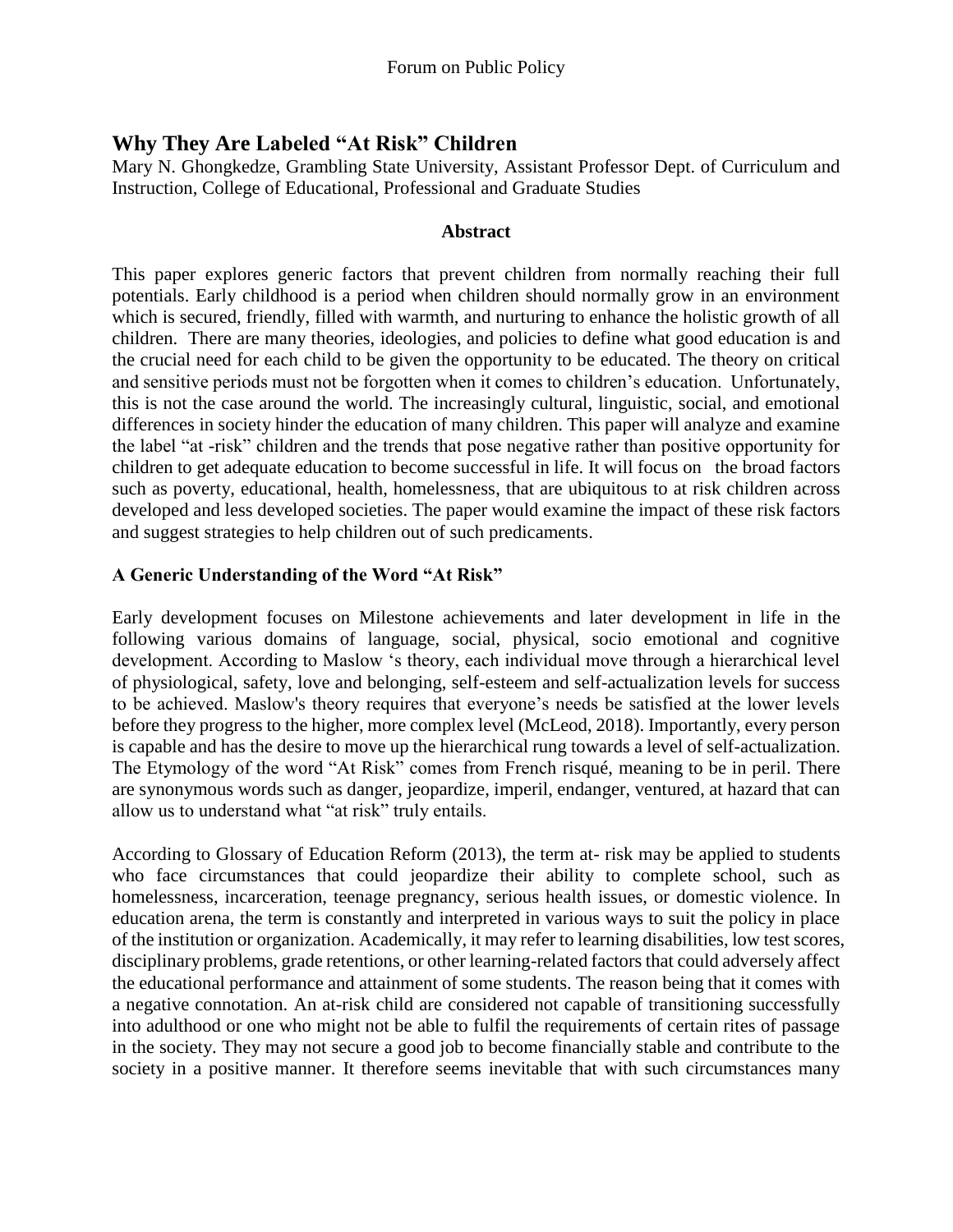unfortunate children are often labeled "at- risk". Hence, the term at risk is not a label any parent would want for their children.

## **What Are Factors That Can Contribute to Children Being At Risk?**

Early childhood education is a very crucial time for every child. It is a time expected for a child to grow socially, emotionally, physically and cognitive stable. Most parents would want and look forward to the different developmental milestones in their children. Harro, (2009), on the cycle of socialization, points out that before we were born, we had no choice as to where we will be born, the religion, gender, age or race that we wanted as our identity. Consequently, when children are born they come like clean slate, they are innocent, no prejudice, no blame and have no bias ideas or opinions. However, through the socialization process a child learns from parents, caregivers, and peers through reciprocal socialization process. Through interaction the child learns self awareness, self -concept and self- efficacy. In addition, according to Bronfenbrenner, during this sensitive, critical, and crucial period of childhood children develop an awareness of social norms and practices and values. The influence of the microsystem, macrosystem, ecosystem and chronosystem cumulatively affect the developing child positively and negatively (Santrock, 2011). Across the nations of the world many children are exposed to one or more of the risk factors that put them at risk to become successful.

## **The Risk Factors That Might Impede Success.**

In early childhood education, children spend more than 7000 hours in kindergarten to elementary school and while in school, the school helps to wean children from coddling at home and trains them for what society expects from them. School as a transmitter of society's culture and norms prepares the child's mind to appreciate the dominant ideas and values of the society's culture. The paramount risk factor for family crises that lead to family breakdown and child abandonment in Africa, Asia and Latin America is poverty. Extreme poverty by continents is indicated to be 383 Million in Africa, 327 Million in Asia, 19 Million in South America, 13 Million in North America, 2.5 Million in Oceania , and 0.7 Million in Europe (UNICEF, 2011). Such figures are indicative that this is a serious inevitable outcome that impedes children from being successful in school. According to Roser & Ortiz-Ospina (2017), they define poverty in terms of children who live in households where the per capita income falls below 1.90 international dollar as stipulated by the World Bank. Their report suggest that 897 million people, or 12.7% of the world's population, live below the international poverty line in 2012. Statistical analysis they present indicates that in the United States, the official poverty rate for 2012 stood at 15 percent based on the national poverty line which is equivalent to around \$16 per person per day. Also, Roser and Ortiz note that of the 46.5 million Americans living in poverty, 20.4 million live under half the poverty line. If parents are poor, it affects the children indirectly.

When it comes to Africa the phase of poverty is unfathomable as Ferreira & Shaohua, (2016), noted that Sub-Saharan Africa is home to both the highest incidence of poverty and to the largest absolute number of poor people, with South Asia asthe region with the second most poor, followed by East Asia and the Pacific. Furthermore, according to Census Bureau Data analysis of different forms of poverty on various ethnic groups of the nation, they acknowledge that several children below 18 years lived in deep poverty. Similarly, Semega, and Kollar (2016), indicate that nearly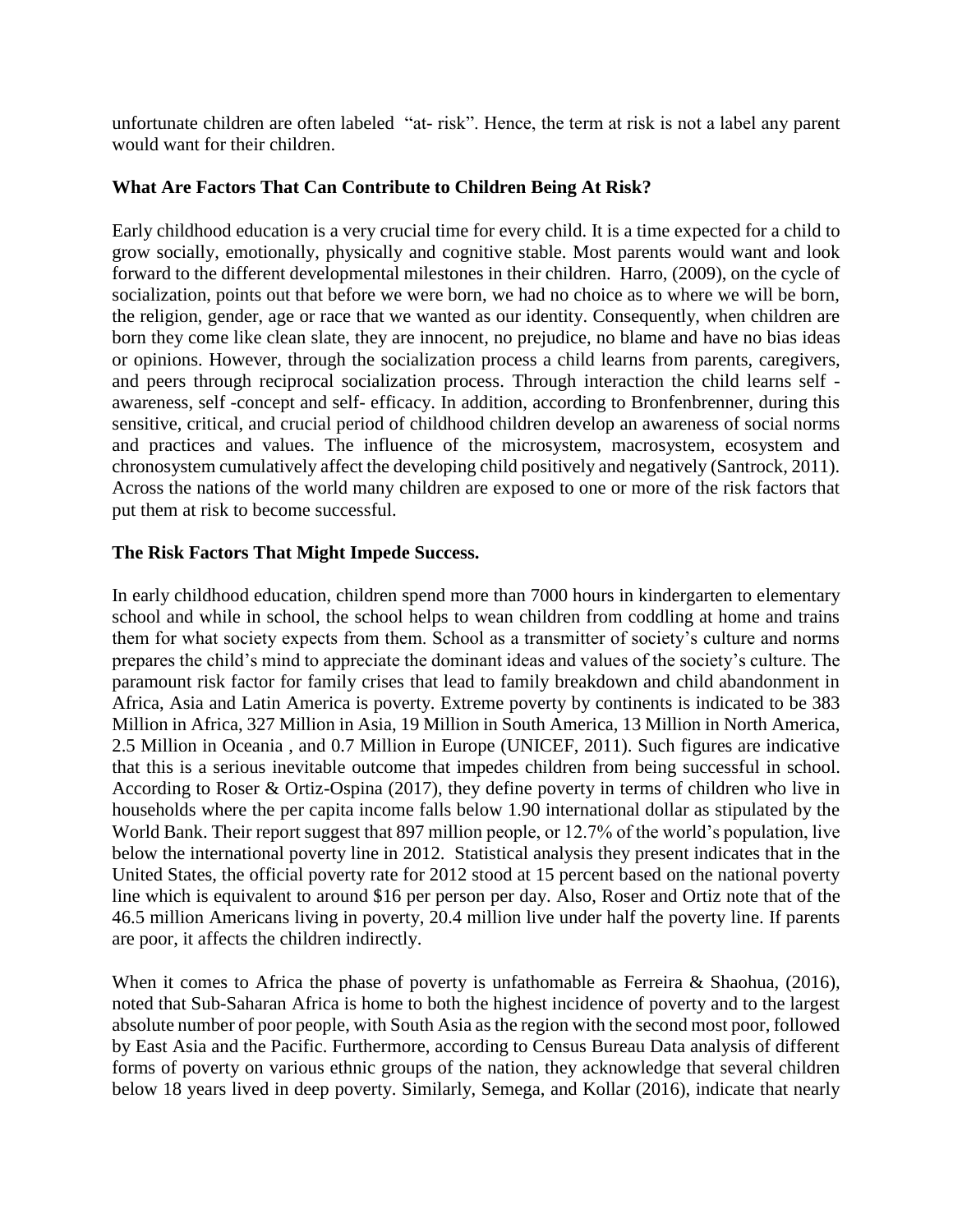8.2 percent of all children lived in a household with meagre income and three percent of children spend at least half of their childhood in deep poverty. Understanding poverty means an insight into the ripple or domino effect it has on an individual. Consequently, no matter how effective the teacher and school are in transmitting the curriculum a child who comes from a poor background finds it hard coping and meeting the demands of schooling. Many children come to school with varied experiences that are tumultuous and unhealthy to their holistic development. Recognizing risk factors may be difficult or challenging for some teachers who might not have come from a chaotic impoverished background experienced by the children in their classes. The goal is for teachers to be intentional and purposeful but with opened eyes to see and understand those vulnerable children under their care who are exposed to societal prevalent social problems.

Living in poverty leads to homelessness for some children. Statistics show about 1.5 million of children and youth in the U.S are homeless at some point each year (NCHE, 2014). These children would be at risk of failure when they are worried about where to sleep or what they must eat the next day. Most of them would miss school because of no transportation and inability to afford for basic school requirements. Nothing breaks my heart like seeing a woman with her child clung to her back by the street side with a piece of cartoon paper with "We are Hungry, Please Help". Such children in the long run develop adjustment problems, have moderate to severe and chronic health problems, and less access to medical and dental care.

Another at -risk factor that affects children is living in a single-parent family. This seems to be a new phenomenon. Most single parents are teenagers who may have dropped out of school and not ready for parenthood. It becomes problematic if the single parent is not literate enough to have a good job. Most single parents cannot afford to foot the numerous bills such as car notes, rents, utility, and insurance. Consequently, they need to work one or more jobs daily. Struggling to raise children with limited financial support can be very stressful for a single parent as they try to make ends meet. The sad result is these parents do not have the time to see their children grow physically, cognitively, or socially responsible. Most often, the children become latched key children and of course they do what they want without adult supervision. Circumstances as these can immensely increase adverse outcomes such as insecure or avoidant attachment problems in children (Santrock, 2011). Poor parenting style coupled with stress tend to make parents become very indulgent and neglectful and children are left to figure out things on their own. Lack of parental involvement can be detrimental to young children's success because a child's cognitive development does not occur in isolation and as Vygotsky points out social interaction is the best way for cognitive, social, and emotional development (Wortham, 2002).

### **Socioemotional Factors**

Undeniably, young children need proper good nutrition. This is not provided most of the time when busy working poor single parent resort to fast food for their children. This might eventually lead to obesity and other complications that come with being overweight. Failure to provide for those essential nutritional needs of a child may place them at risk of reaching their full potentials. Kwashiorkor and Erasmus are common nutritional plight of African children. UNICEF works in more than 190 countries and territories to help children survive and thrive, from early childhood through adolescence. The challenges children face in the East Asia and the Pacific, are factors that impede needed development. The melancholic stories of parents asked to leave their children with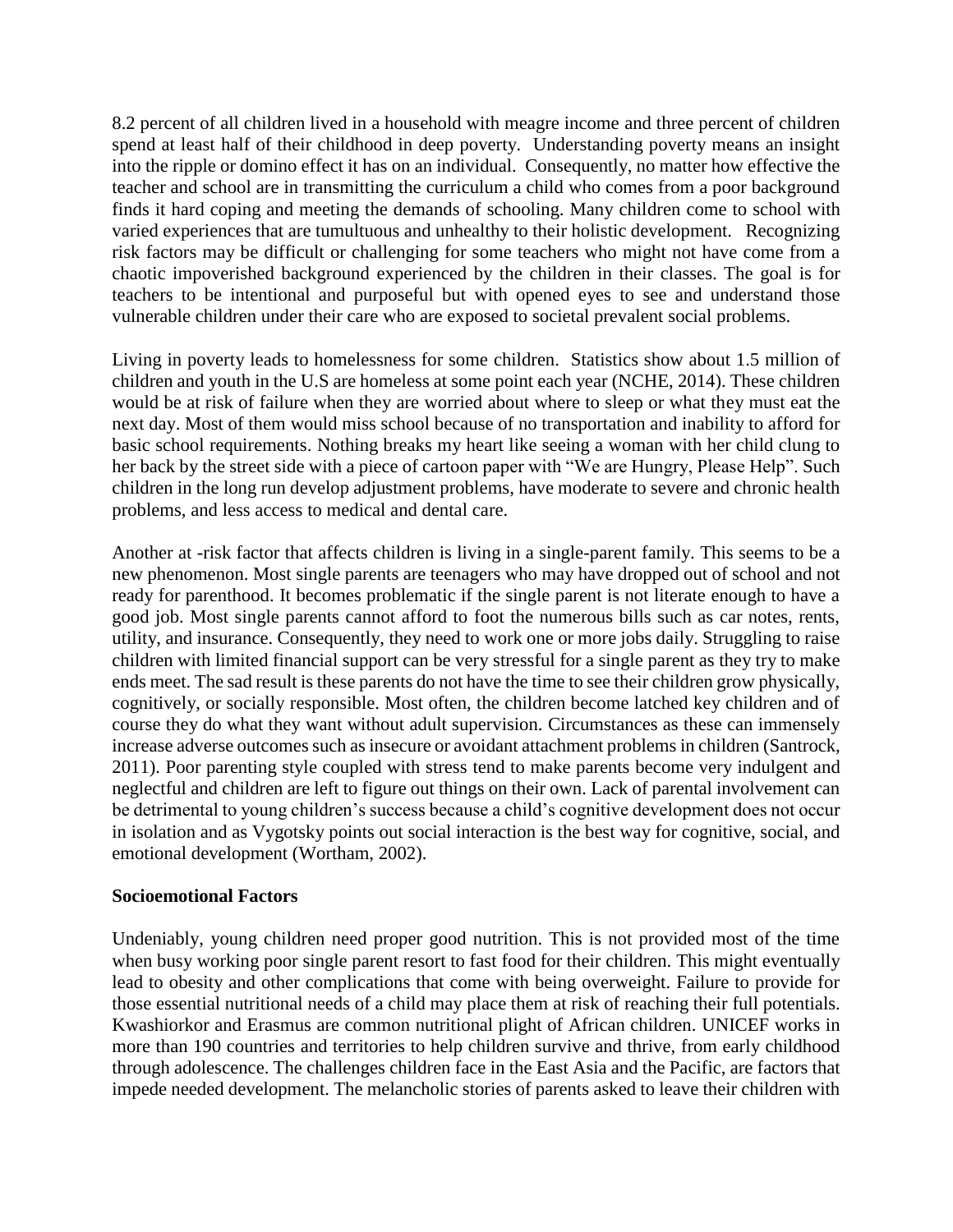disability die because they could not afford money for expensive surgery are pathetic. Some children with disabilities have many abilities, but are often excluded from society by discrimination and lack of support, leaving them among the most invisible and vulnerable children in the world (UNICEF, 2013). Their marginalization only increases with discrimination and undoubtedly this could have a very big negative impact on the children. These children definitely would grow up with no sense of self-worth, hopelessness, and they would feel like they do not belong anywhere (Derman-Sparks & Edwards, 2010). Consequently, these children would not be able to develop autonomy and independence as they are able, as well as confidence and pride in their competence.

Child maltreatment is another crucial at- risk factor to consider. Maltreatment is an umbrella term that encompasses abuse and neglect. Generally, child maltreatment or abuse are unambiguously deliberate and intentional words and actions that cause harm to a child; such as demeaning, humiliating, and deriding a child. Forms of abuse could be sexual abuse, physical abuse that inflict considerable pain, verbal abuse that can scar a child's emotion for a long time. According to Levine & Munsch (2016), child neglect was on the rise with about 78.3% of the victims reported in 2012 were neglect, and 18.3% were physical abuse. 9.3% sexual abuse and 8.5% were psychological abuse. It is worthy to note that while many of these risk factors vary from nation to nation. A case of child abuse is easily reported in seconds in the United States, while children in other parts of the world are left without laws protecting them against such abuses. The abuses are glaring but nothing is done to alleviate or solve the problem. It becomes a disheartening situation as children are doomed with their predicament. In most African countries due to abject poverty of the population, they are so preoccupied with their own suffering that they pay no attention to the victimized children. In addition, it is heart wrenching when for no apparent reasons some parents neglect their children. They fail to keep up with their parental responsibilities to provide affection, health, education, safe shelter, unconditional love, and basic human needs for survival. Consequently, these children become mendicants, steal food, become aggressive, absent or always late to school, and become more matured for their ages. Nevertheless, it is important for teachers and parents to note that the relationship between a child and their primary caretaker influences the child's perception of themselves, how they feel about their body, how they learn, act, behave, think, and how they interact with the world, would flourish in a loving caring atmosphere rather than an abusive and hostile environment.

Social and emotional learning is essential for all children. Unfortunately, some children experience domestic violence which is also a risk factor in their development. Children exposed to violence may develop mental health problems, impacting their ability to develop appropriate social emotional skills (Huth-Bocks, Lavensky, & Semel, 2001). Parents and children may develop irritability in a home dominated with domestic violence. When there is tension and animosity in a home between the parents it transcends to the children, who may become aggressive and bullies and abusive in future. While kids some may be resilient to the damaging effect of adversity at home others would be adversely affected in all aspects of their socio emotional development.

### **Health risk factors**

Diseases such as HIV / AIDS in some countries have left children at risk of finishing school. These innocent children contact the illness from mother-to-child transmission during pregnancy, childbirth or breastfeeding. In the bid to look for more financial support women had to prostitute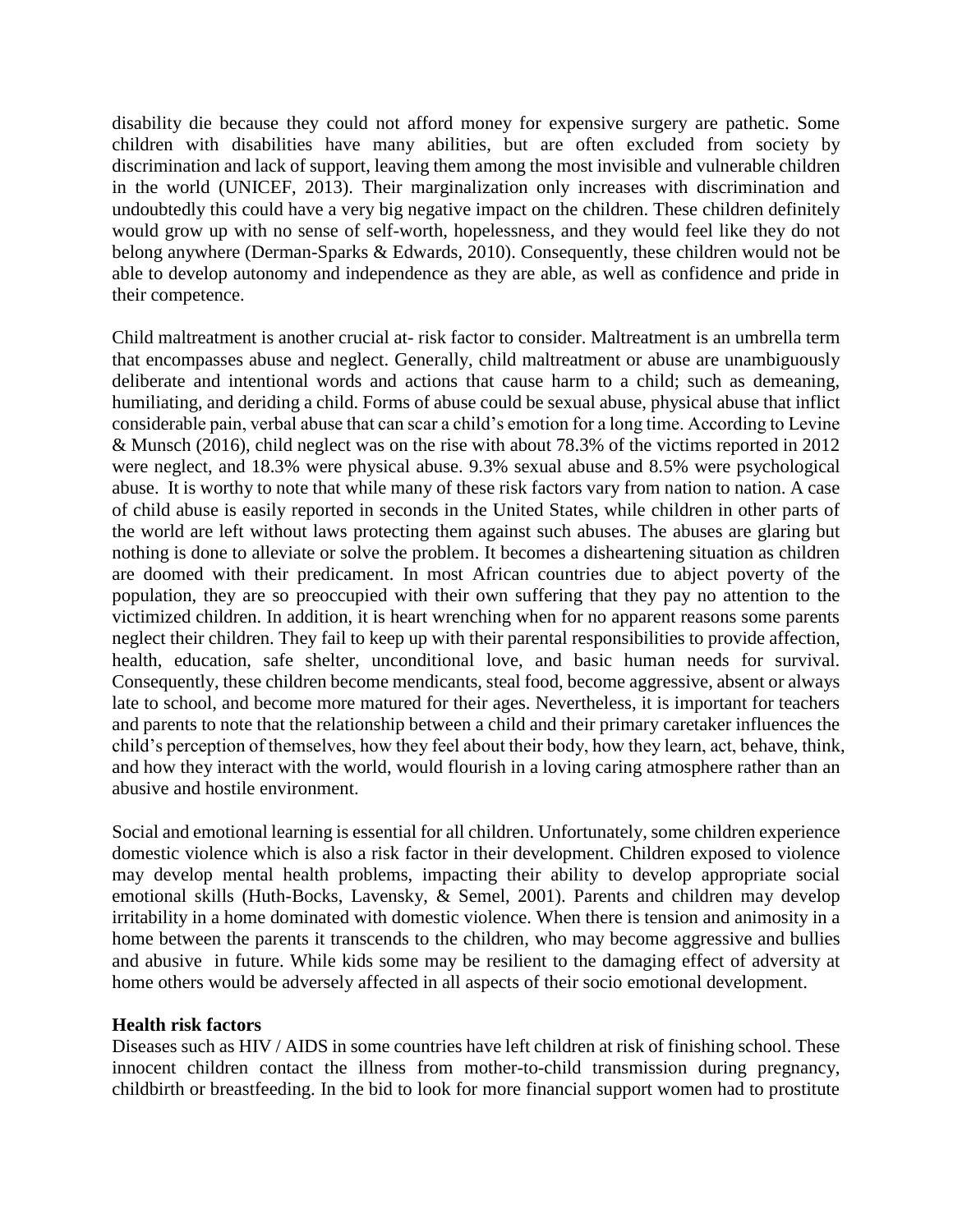which resulted with many children born with the AIDS and many children were left to grow as orphans. With lack of Sex education many villages were almost wiped out by this monstrous disease before it could be brought under control. Today the prevalence of teenage pregnancies because of financial exploration keeps adding to the statistics of AIDS and those who drop out of school. In a UNICEF (2013) report, it points out that globally there are 3.0-4.0 million children living with HIV. It further states that HIV/AIDS alone is responsible for almost 20 million children being orphaned, of whom 15 million live in Sub-Saharan Africa. It has truly been a pandemic in Africa. HIV remains a stigma in rural villages and children die daily of it due to inaccessible to rural areas where HIV testing is simply unavailable. In some instances, like in Cameroon, there are no finances for many to get treatment for diabetic conditions, or chemotherapy because of limited or no hospitals with appropriate equipment.

### **Educational risk factors**

An intellectual disability can be inherited, others could be environmental or superficial consequently, learning disability can place a child at risk of succeeding in school and develop dysfunctional personality. Many children with low cognitive development in African are at risk because of the lack of special education institutions. Mental and emotional health is shaped by experiences, especially in early childhood and lack of special education institutions in some countries could lead to children developing difficult temperament. Children born with any form of disability are often not considered fit for school. The families in Cameroon are left to raise the children even when family members may not know the diagnosis and how to care for the children. The regular schools do not admit them because children with disability are perceived as a source of distraction to the progress of the other regular children in class. Children severe disability are often regarded as outcasts in some remotest areas of African villages. These children become object of ridicule and are blamed for their disability. Sometimes early experiences can lead some children to believe they are helpless and become learned helplessness. In addition, school-related factors such as negative relationships with teachers or peers, very large class size, poor print environment could make young children to be at risk of progressing in their learning. Lack of speech therapists in some countries, and lack of highly qualified teachers for early childhood settings are disturbing factors to keep in mind. Inadequate subject knowledge of unqualified teachers of how children develop and learn could be detrimental to learning. In addition, teachers' inability to use developmentally appropriate practices for children can lead to frustration and lack of interest in school. Family values and beliefs about the girl child has contributed to at risk factors for many young girls in African. According to ICA Canada (2018), the enrollment for girls in Cameroon is affected by socio-cultural biases, early marriage, sexual harassment, unwanted pregnancy, and domestic responsibilities. Girls as young as five years become caretakers for their siblings while parents go to farm all day.

## **Political factors**

Every so often political intrigue may contribute as probable negative outcomes for children. Countries disagree with one another, and rivalry among political parties have led to bitter animosity and civil unrest in some nations. Children become at risk in their educational journey when poor policies are taken. Zongo (2018) laments about the country of Cameroon with the ongoing instability, gruesome murder of innocence children in classrooms, and horrific genocide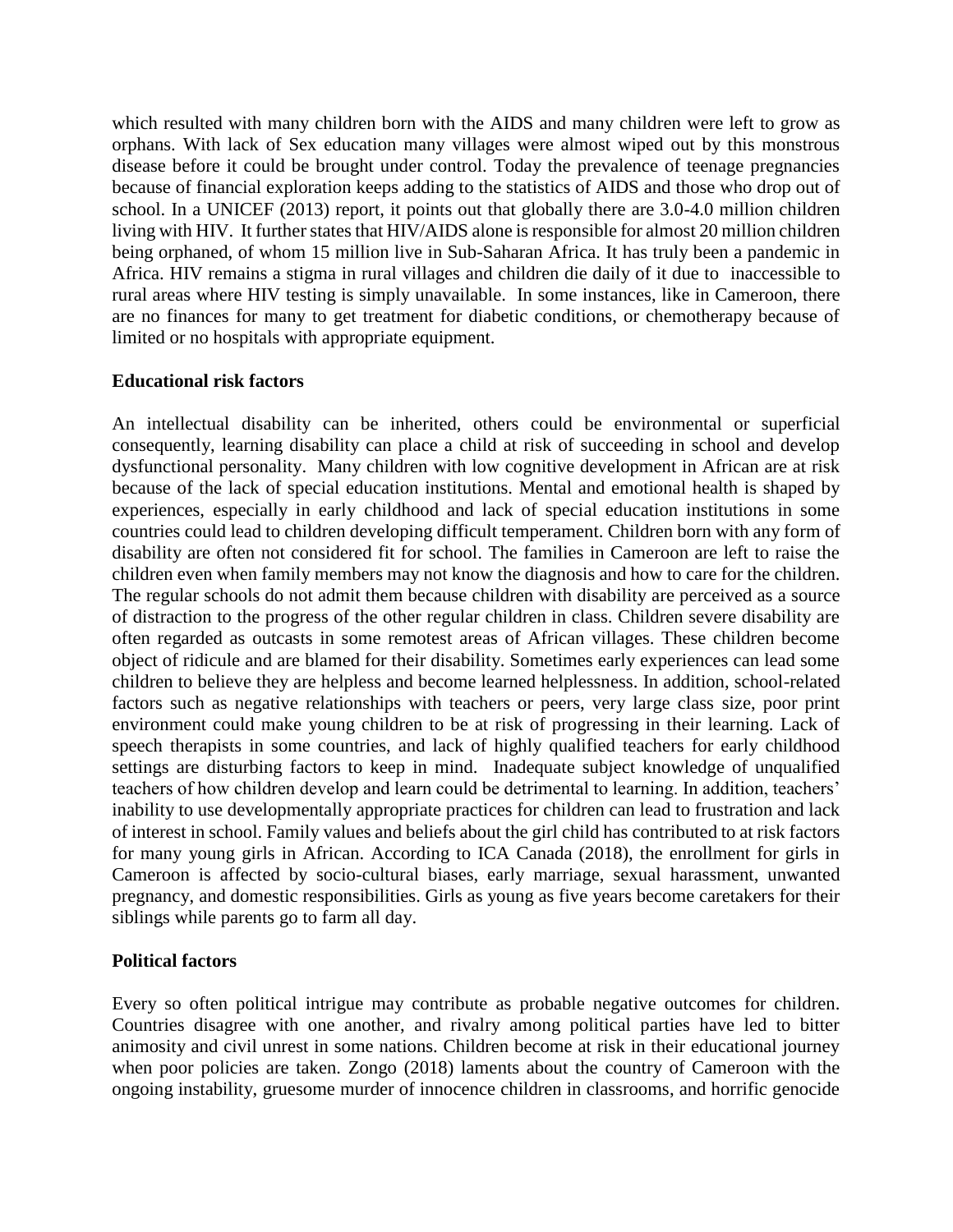that children experience daily. Children out of curiosity have been innocently killed by stray bullets or maimed for life*.* Children have witnessed their fathers, brothers, mothers and their teachers killed and slaughtered in front of them. Children have *been displayed from their homes* and children as young as four to five-year-old have been seen trekking for miles separated from their parents running away from the violence. Since September of 2016 schools have been closed in the North *West and South W*est Anglophone regions of the country of Cameroon. If for three years, the Anglophone children have not gone to school then children are at risk of future failure because the sensitive and critical learning period for some children would elapsed with them hiding in the bushes and forests. These normative age- graded events would affect most of them for the rest of their lives academically, socially, and emotionally (Santrock, 2011). Amid the unrest there has been a rise in street children and child trafficking has become rampant.

### *How can we mitigate these risks factors?*

When risk factors are present in children's lives they produce several unfavorable developmental outcomes. Children are likely to experience developmental delays, health issues, emotional, social and physical setbacks (Bredekamp, 2011). The child's neighborhood conditions, such as low socioeconomic status, presence of violence in his/her vicinity, and social attitudes, can place the child at greater risk for maltreatment Early intervention would be the key to any sign of endangerment. Educators can strive to become activist and bridge the discrepancies between urban and rural educational settings. Advocating for children and appealing to political parties to end deadly rivalries and war for the sake of children is important. Schools and novice teachers need more professional development workshops to focus more on the child, the parent, community and school and be able to coordinate activities that can enhance learning and growth. They can accommodate and alleviate the plight of the homeless, embattled boys or girls that suffer gender stereotypes in the community. An African proverb alludes that when two elephants fight the grass beneath suffers. This is depicted in the hardship children endure due to political parties not able to negotiate and find a lasting truce in their disagreements. Hence, if only nations, political parties, those in authorities can put their individual feelings and egocentric views aside and consider the helpless children in their senseless tusk fight and become less belligerent, then the grass would sprout back when there is peace and a tolerant society. Regardless of how desperate a situation may seem to be, it can always be turned around by empowering at risk children to succeed. They can make lemonade out of lemons with their awful situation. Children are the future of any nation and teachers, parents and society have to put all hands-on deck to provide the perfect condition to help them live and function in a better society. No child should be labeled at risk in the 21<sup>st</sup> century.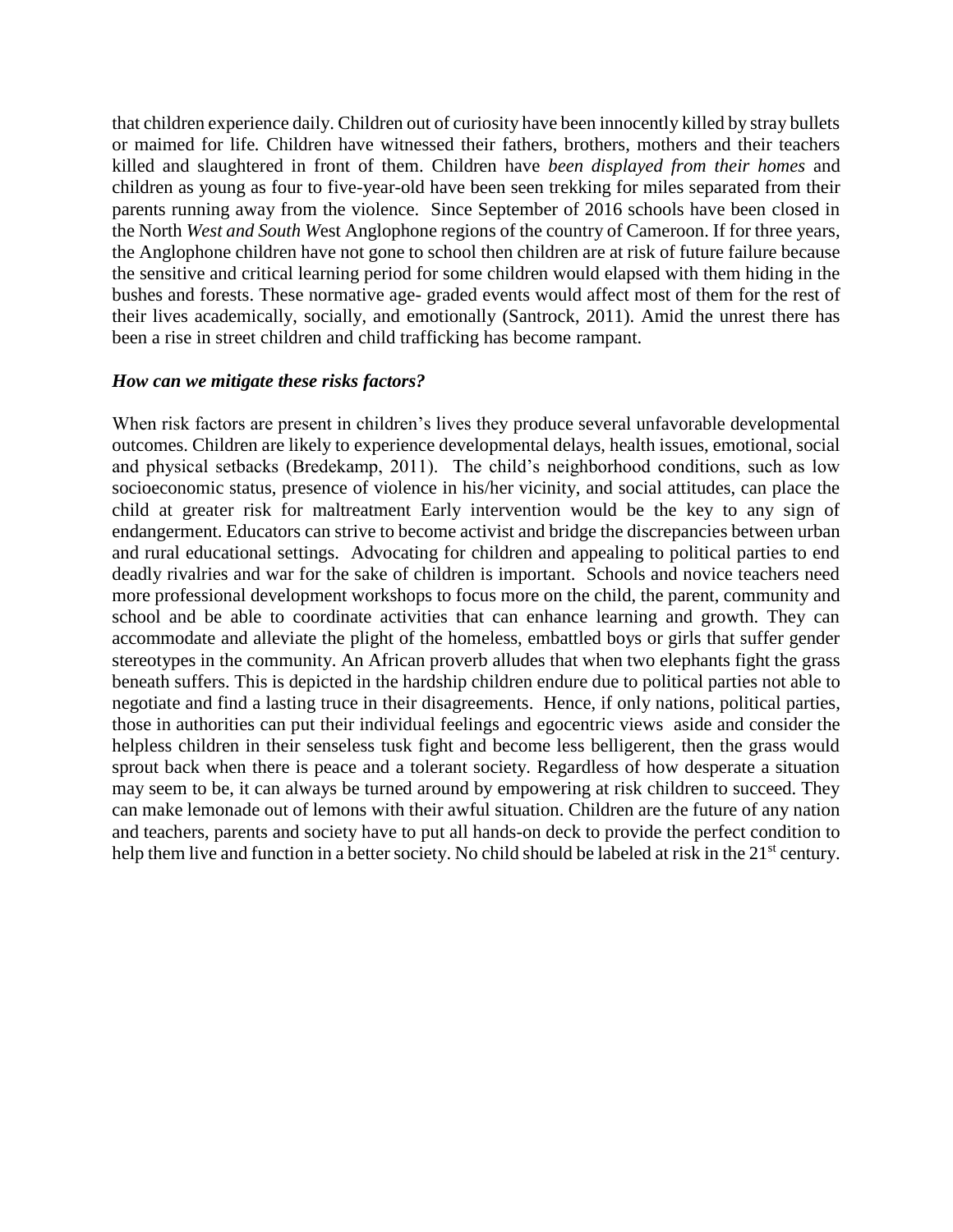#### **References**

- Bredekamp, S. (2017). *Effective Practices in Early Childhood Education*: Building a Foundation Upper Saddle River, NJ: Pearson Inc.
- Derman-Sparks, L., & Edwards, J. O. (2010). *Anti-bias education for young children and ourselves.* Washington, DC: National Association for the Education of Young Children (NAEYC).
- Harro, B. (2010). The cycle of socialization. In M. Adams, W. Blumenfeld, C. Castaneda, H. W. Hackman, M. L. Peters, & X. Zuniga (Eds.), Readings for diversity and social justice(Figure 6.1 on p. 46, 2nd ed.). New York, NY: Routledge
- Ferreira, Francisco HG, Shaohua Chen, Andrew Dabalen, Yuri Dikhanov, Nada Hamadeh, Dean Jolliffe, Ambar Narayan et al. "A global count of the extreme poor in 2012: data issues, methodology and initial results." *The Journal of Economic Inequality* 14, no. 2 (2016): 141-172
- Huth Bocks, A.C., Levendosky, A.A., & Semel, M.A. (2001). The direct and indirect effects of domestic violence on young children's intellectual functioning. *Journal of Family Violence*, 16, 269–290
- International Children's Awareness (2018). ICA Canada Schooling in Cameroon. The education system in Cameroon <https://icacanada.org/projects/schooling-in-cameroon/>
- Levine,L., & Joyce Munsch, J. (2016). *Child development from infancy to adolescence: an active learning approach.* Thousand Oaks, California: SAGE
- McLeod, Saul. A. (2018). Maslow's hierarchy of needs. <https://www.simplypsychology.org/maslow.html>
- National Center for Homeless Education (2014). Education for homeless children and youth: Available at: [http://center.serve.org/nche/downloads/data-comp-1011-1213.pdf.](http://center.serve.org/nche/downloads/data-comp-1011-1213.pdf)

Roser,M & Ortiz-Ospina, E. (2018) . "Global Extreme Poverty". Published online at our WorldInData.org. Retrieved from: 'https: //ourworldindata.org/extreme-poverty'

Santrock, John. (2011). *Essentials of life span development* (1st ed.). New York: McGraw Hill

Semega, J. L., Fontenot, K., Kollar, M. (2016). Income and Poverty in the United States. U.S. Census Bureau. Retrieved from https: //www.census.gov/data/tables/2017/demo/incomepoverty/p60-259.html

The Glossary of education reform. Retrieved from https://www.edglossary.org/at-risk/ UNICEF (2011).East Asia and the Pacific region: http://www.unicef.org/infobycountry/index.htm